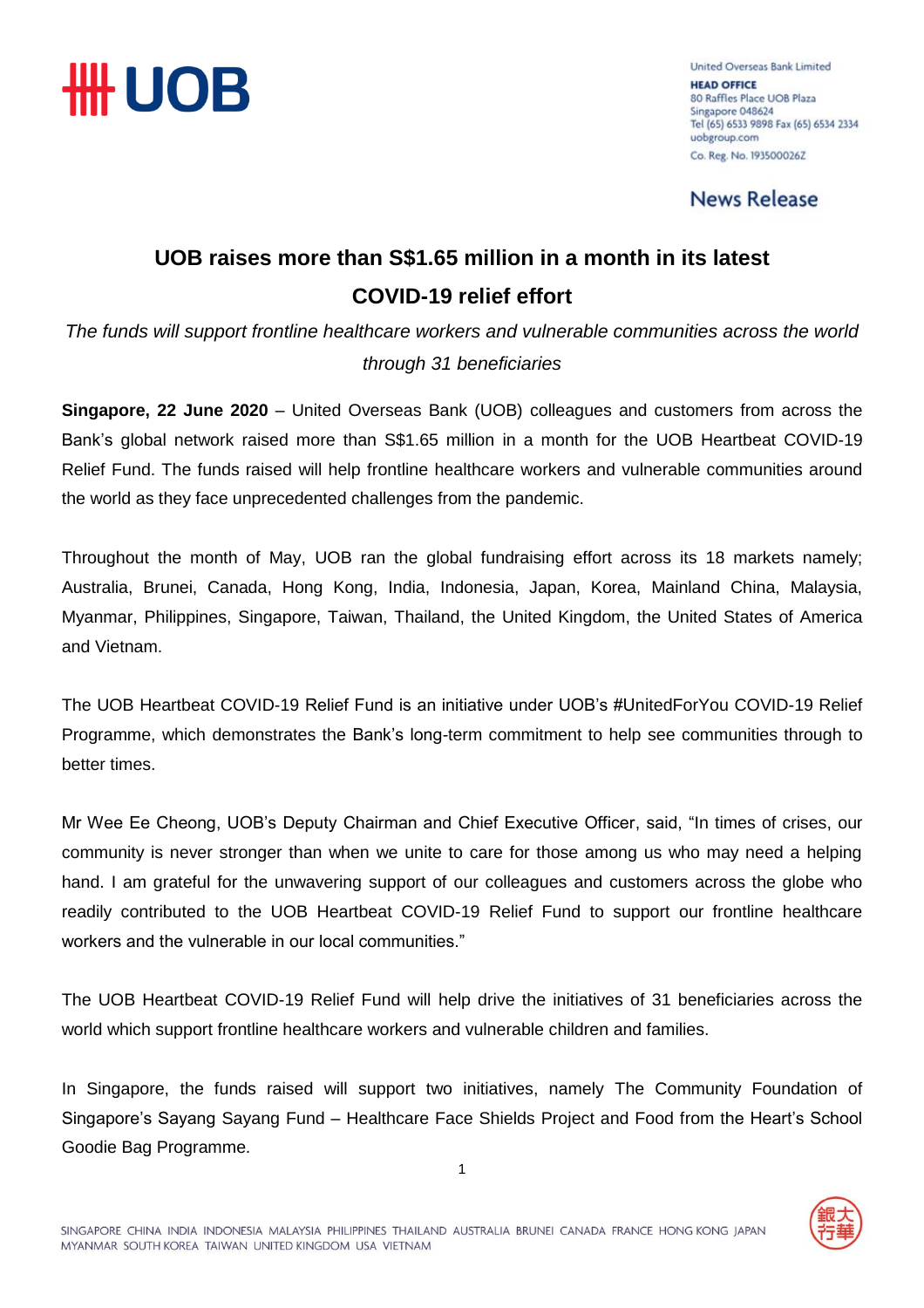# **\HH UOB**

Through The Community Foundation of Singapore's Sayang Sayang Fund – Healthcare Face Shields Project, UOB will provide funds to produce 500,000 3D-printed face shields for frontline healthcare workers from Tan Tock Seng Hospital (TTSH) and the National Centre for Infectious Diseases (NCID). These face shields were designed by the NCID for more comfort given the longer-term use while providing more effective protection for the wearer as compared with traditional personal protective equipment such as masks and goggles.

Ms Catherine Loh, Chief Executive Officer of The Community Foundation of Singapore, said, "The current protective equipment, such as goggles used by healthcare professionals during this pandemic is not designed for prolonged use and many experience discomfort over the course of their work shifts. We are grateful for UOB's donation, which will enable us to increase and to accelerate the production of face shields that are designed to make it safer and more comfortable for our frontline healthcare professionals as they continue to combat the spread of COVID-19."

UOB colleagues in Singapore included in their donation to TTSH personalised notes to thank and to encourage Singapore's frontline healthcare heroes.



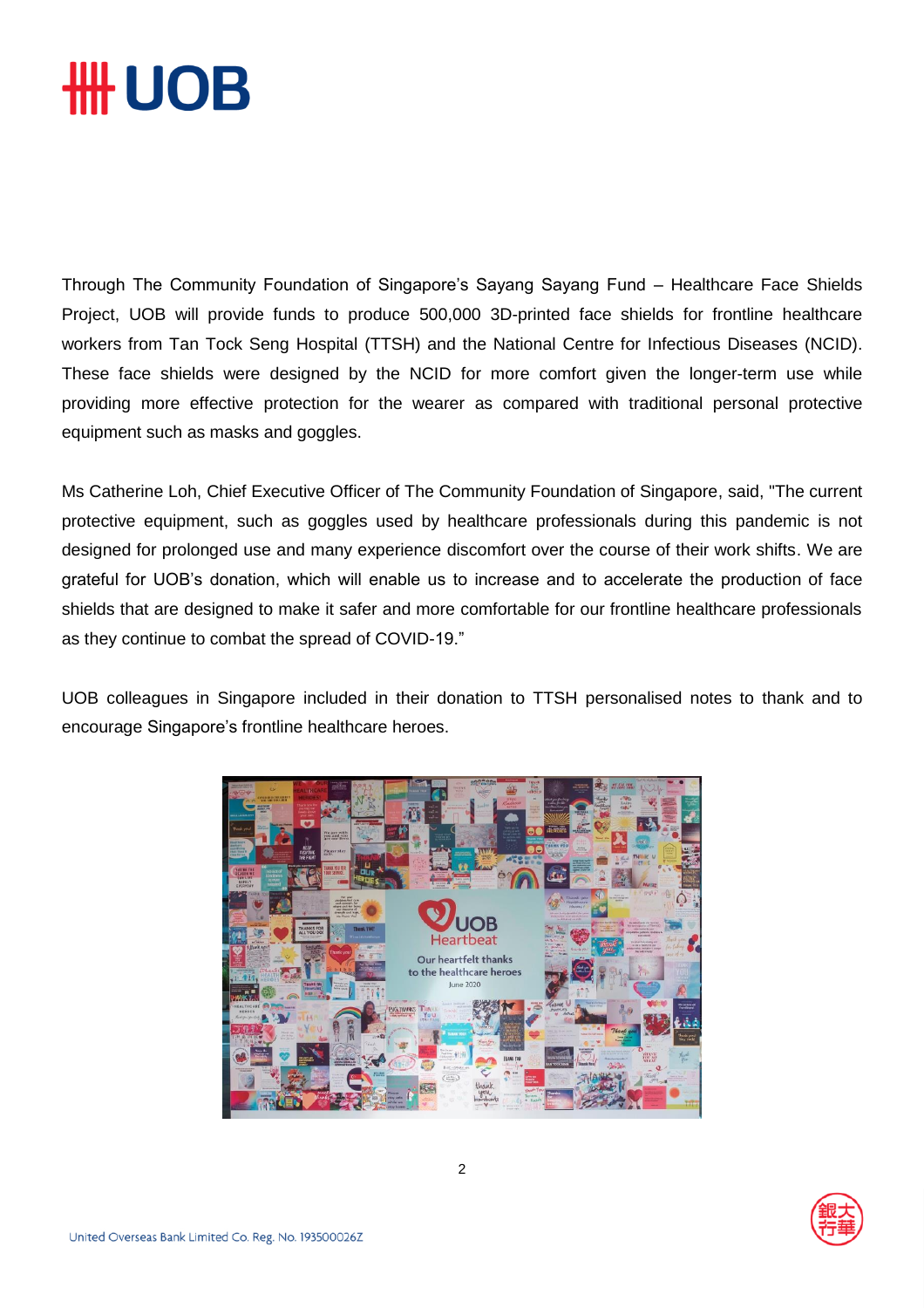# **HH UOB**

### **Care for disadvantaged families and children**

The UOB Heartbeat COVID-19 Relief Fund will also go into providing essential food supplies to close to 900 families from disadvantaged backgrounds with school-going children for a year as part of Food from the Heart's School Goodie Bag Programme.

For Mdm Amilah, a 41-year-old single mother who earns \$400 every month as an assistant in a bakery, the monthly food supplies provided through Food from the Heart's School Goodie Bag programme will help her care for her five children and elderly father.

"The regular supply of food packs lightens my financial burden and provides peace of mind, especially during the end of the month when my money is running out. I have a big family to feed. Besides my children, I am also taking care of my ailing father. I have also begun making sardine puffs from the food items that I receive through the Food from the Heart's School Goodie Bag programme and selling them as a home business. This additional income that I can earn makes a difference for my family," Mdm Amilah said.

The UOB Heartbeat COVID-19 Relief Fund follows the Bank's other initiatives over the past three months to help ease the burden and stress faced by vulnerable groups in the community. One such initiative is the *UOB My Digital Space*, an education programme which aims to bridge the digital gap for children from disadvantaged backgrounds across the region by providing them with digital learning kits comprising a new laptop for each and online learning resources. More recently, the Bank rolled out in June the *UOB Art Explorer*, an online visual arts programme designed to bring the benefits of art to homes around the world.

– Ends –

### **About United Overseas Bank**

United Overseas Bank Limited (UOB) is a leading bank in Asia with a global network of more than 500 offices in 19 countries and territories in Asia Pacific, Europe and North America. Since its incorporation in 1935, UOB has grown organically and through a series of strategic acquisitions. UOB is rated among the world's top banks: Aa1 by Moody's and AA- by both Standard & Poor's and Fitch Ratings. In Asia, UOB operates through its head office in Singapore and banking subsidiaries in China, Indonesia, Malaysia, Thailand and Vietnam, as well as branches and representative offices across the region.